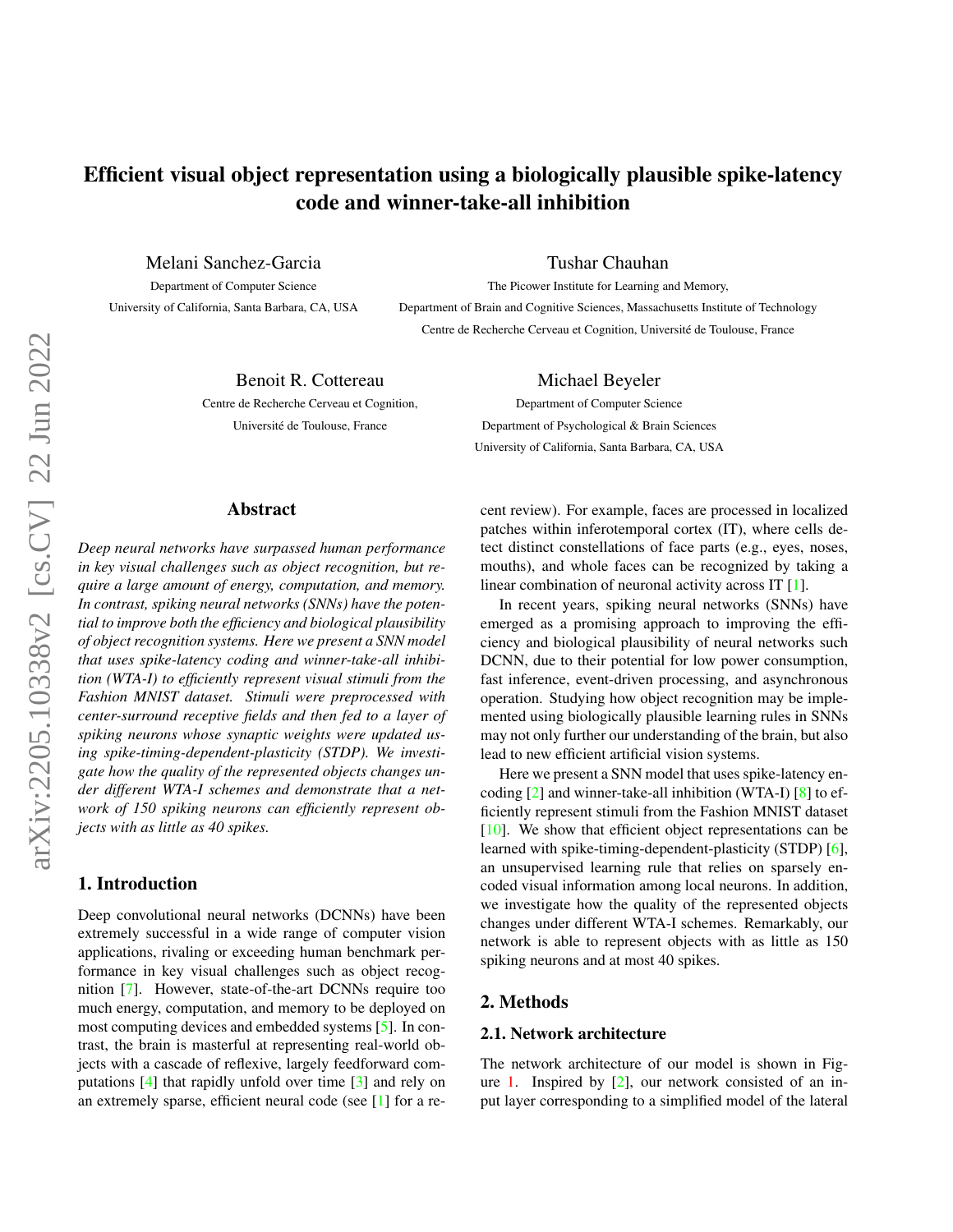<span id="page-1-2"></span><span id="page-1-0"></span>

Figure 1. Network architecture. Images from the Fashion MNIST dataset were convolved with ON and OFF center-surround kernels to simulate responses in the lateral geniculate nucleus (LGN). LGN responses were converted to spike latencies and fed to a spiking neural network (SNN) with plastic synapses implementing spike-timing-dependent-plasticity (STDP) and winner-take-all inhibition (WTA-I). The propagated LGN spikes contributed to an increase in the membrane potential of V1 neurons until one of the V1 membrane potentials reached threshold, resulting in a postsynaptic spike and inhibition of all other V1 neurons until the next iteration. The synaptic weights were updated using an unsupervised STDP rule. This allowed us to represent objects using the  $\approx 40$  most active V1 neurons.

geniculate nucleus (LGN), followed by a layer of spiking neurons whose synaptic weights were updated using STDP. The LGN layer consisted of simulated firing-rate neurons with center-surround receptive fields, implemented using a 6x6 difference of Gaussian filter (see Figure [1,](#page-1-0) left). The LGN layer was fully connected to a layer of integrate-andfire neurons, each unit characterized by a threshold and a membrane potential [\[2\]](#page-3-5). Thus, the LGN spikes contributed to an increase in the membrane potential of V1 neurons, until one of the V1 membrane potentials reached threshold, resulting in a postsynaptic spike. The membrane potential  $E_n(t)$  of the  $n^{th}$  V1 neuron at time t within the iteration was represented as:

$$
E_n(t) = \begin{cases} \sum_{m \in LGN} w_{mn} \cdot H(t - t_m), & t < \min_t \left\{ t \mid \max_{n \in V_1} E_n(t) \ge \theta \right\} \\ 0, & \text{otherwise.} \end{cases} \tag{1}
$$

where  $t_m$  was the spiking time of the m-th LGN neuron, H was the Heaviside or unit step function, and  $\theta$  was the threshold of the V1 neurons (assumed to be a constant for the entire population). The expression  $\min\{t \mid \mathbf{r}\}$  $\max E_n(t) \geq \theta$  denoted the timing of the first spike in the V1 layer. Membrane potentials were calculated up to this time point, after which a WTA-I scheme [\[8\]](#page-3-6) was triggered and all membrane potentials were reset to zero. In this scheme, the most frequently firing neuron exerted the strongest inhibition on its competitors and thereby stopped them from firing until the end of the iteration.

### 2.2. Spike-latency code

Following [\[2\]](#page-3-5), we converted the LGN activity maps to firstspike relative latencies using a simple inverse operation:  $y = 1/x$ , where x was the LGN input and y was the assigned spike-time latency [\[9\]](#page-3-9). In this way, we ensured that the most active units fired first, while units with lower activity fired later or not at all.

#### 2.3. Spike-timing dependent plasticity

The weights of plastic synapses connecting LGN and V1 were updated using STDP, which is an unsupervised learning rule that modifies synaptic strength,  $w$ , as a function of the relative timing of pre- and postsynaptic spikes,  $\Delta t$  [\[6\]](#page-3-8). Long-term potentiation (LTP) ( $\Delta t > 0$ ) and long-term depression (LTD) ( $\Delta t \leq 0$ ) were driven by their respective learning rates  $\alpha^+$  and  $\alpha^-$ , leading to a weight change ( $\Delta w$ ):

<span id="page-1-1"></span>
$$
\Delta w = \begin{cases}\n-\alpha^- \cdot w^{\mu^-} \cdot K(\Delta t, \tau_-), \Delta t \le 0 \\
\alpha^+ \cdot (1 - w)^{\mu^+} \cdot K(\Delta t, \tau_+), \Delta t > 0,\n\end{cases}
$$
\n(2)

where  $\alpha^+ = 5 \times 10^{-3}$  and  $\alpha^- = 3.75 \times 10^{-3}$ ,  $K(\Delta t, \tau) =$  $e^{-|\Delta t|/\tau}$  was a temporal windowing filter, and  $\mu^+ = 0.65$ and  $\mu^- = 0.05$ ) were constants  $\in [0, 1]$  that defined the nonlinearity of the LTP and LTD process, respectively. In this implementation, computation speed greatly increased by making the windowing filter  $K$  infinitely wide (equivalent to assuming  $\tau_{\pm} \to \infty$ , or  $K = 1$ ) [\[6\]](#page-3-8).

A ratio  $\alpha^+/\alpha^- = 4/3$  was chosen based on previous experiments that demonstrated network stability [\[9\]](#page-3-9). The threshold of the V1 neurons was fixed through trial and error at  $\theta = 20$ . This value was unmodified for all experiments.

Initial weight values were sampled from a random uniform distribution between 0 and 1. After each iteration, the synaptic weights for the first V1 neuron to fire were updated using STDP (Equation [2\)](#page-1-1), and the membrane potentials of all the other neurons in the V1 population were reset to zero. The STDP rule was active only during the training phase. STDP has the effect of concentrating high synaptic weights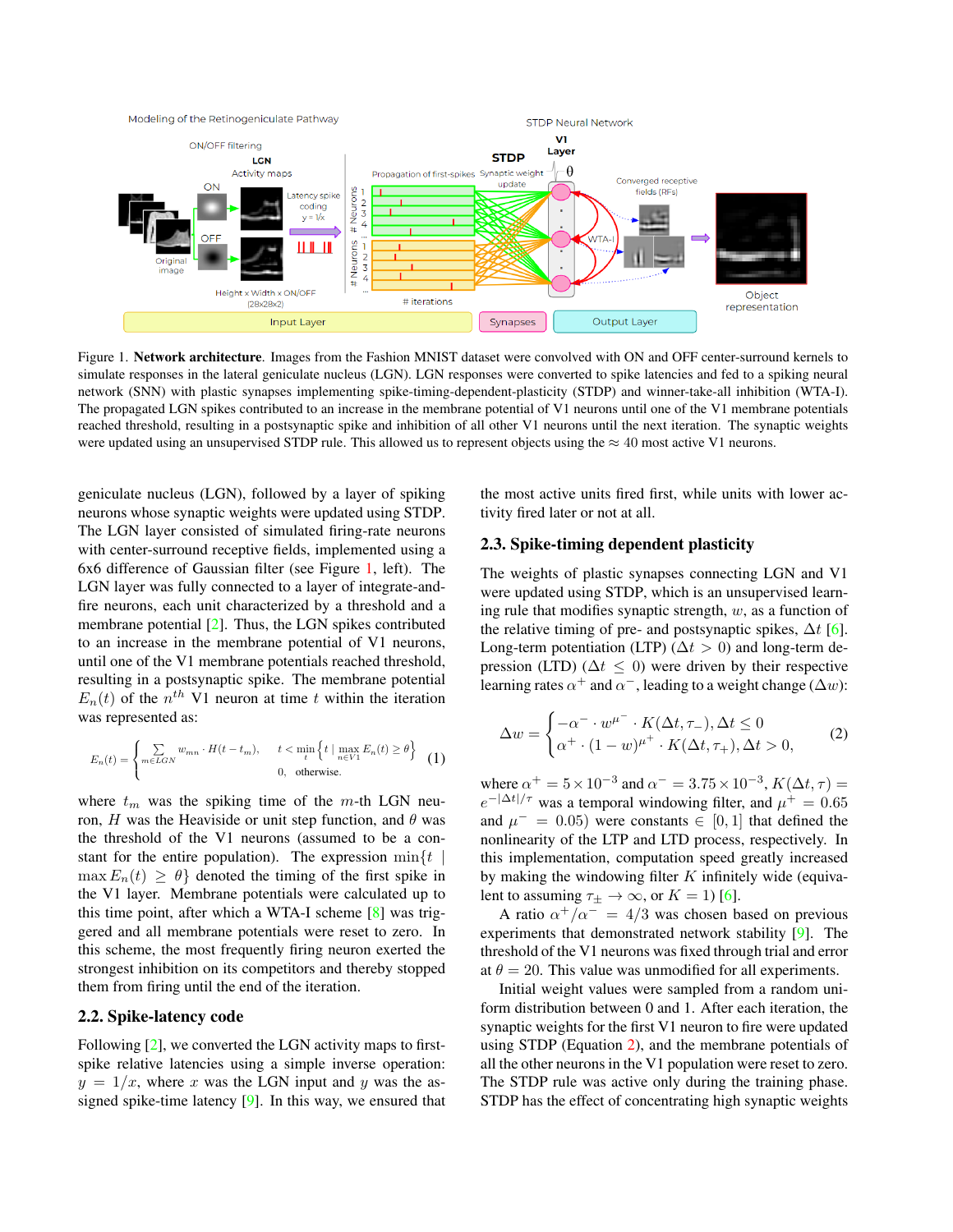<span id="page-2-4"></span><span id="page-2-0"></span>

Figure 2. Examples of object representation. First and fourth columns: Fashion MNIST samples. Second and fifth columns: LGN activity maps (after preprocessing). Third and sixth columns: Object representation (OR) using a hard WTA-I scheme with 150 V1 neurons, which aimed to reconstruct the LGN activity maps.

on afferents that systematically fire early, thereby decreasing postsynaptic spike latencies for these connections.

# 2.4. Winner-take-all inhibition

We used a hard WTA-I scheme such that, if any V1 neuron fired during a certain iteration, it simultaneously prevented other neurons from firing until the next sample [\[8\]](#page-3-6). This scheme computes a function WTA-I<sub>n</sub>:  $\mathbb{R}^n \to \{0,1\}^n$ whose output  $\langle y_1, ..., y_n \rangle$  = WTA-I<sub>n</sub>  $(x_1,..., x_n)$  satisfied:

$$
y_i = \begin{cases} 1, & \text{if } x_i > x_j \text{ for all } j \neq i \\ 0, & \text{if } x_j > x_i \text{ for some } j \neq i \end{cases}
$$
 (3)

For a given set of *n* different inputs  $x_1, ..., x_n$ , a hard WTA-I scheme would thus yield a single output  $y_i$  with value 1 (corresponding to the neuron that received the largest input  $x_i$ ), whereas all other neurons would be silent. We also implemented various soft WTA-I schemes to investigate how the quality of the represented objects changes. The soft WTA-I schemes consisted of 10, 50, 100 and 150 (i.e., all V1 neurons) neurons firing during a certain iteration, while all other neurons were silenced (see Figure [5\)](#page-3-10).

#### 2.5. Dataset

We assessed the ability of our SNN network to represent visual stimuli using the Fashion MNIST database [\[10\]](#page-3-7). The Fashion-MNIST dataset comprises  $28 \times 28$  grayscale images of 70,000 fashion products from 10 categories, with 7,000 images per category. To train the network, we randomly selected 1,000 training images and 200 test images.

#### 2.6. Stimulus reconstruction

The post-convergence receptive field  $\xi_i$  of the *i*-th V1 neuron was estimated as follows:

$$
\xi_j \approx \sum_{j \in LGN} w_{ij} \psi_j,\tag{4}
$$

<span id="page-2-2"></span>

Figure 3. Reconstruction error for the training and test sets using different V1 neurons for a hard WTA-I scheme (WTA-I = 1). Number of spikes needed to optimally represent an object during the test phase is given in red.

<span id="page-2-3"></span>

Figure 4. Representation of a shoe using a population of V1 neurons (ranging from 10 to 250 neurons). The number below each image indicates the reconstruction error for that particular image.

where  $\psi_i$  was the receptive field of the j-th LGN afferent, and  $w_{ij}$  was the weight of the synapse connecting the j-th afferent to the i-th V1 neuron.

Stimuli  $k$  were then linearly reconstructed from the V1 population activity:

<span id="page-2-1"></span>
$$
OR_k = \sum_{j \in V1} r_{kj} \xi_j,\tag{5}
$$

where  $r_{kj}$  was the response of the j-th V1 neuron to the k-th image and  $\xi_j$  was its receptive field.

# 3. Results

## 3.1. Object representation using hard WTA-I

Example object reconstructions obtained after training with a hard WTA-I scheme (i.e., where only one neuron was active for each training image) are shown in Figure [2.](#page-2-0) Here, every spiking neuron became selective for a particular object feature (example receptive fields learned by STDP are shown in Figure [1\)](#page-1-0), so that after training a whole object could be represented by a linear combination of V1 neurons (Equation [5\)](#page-2-1).

Figure [3](#page-2-2) shows the reconstruction error after training for both the training and the test sets using different V1 neurons for a hard WTA-I scheme. Reconstruction error for an